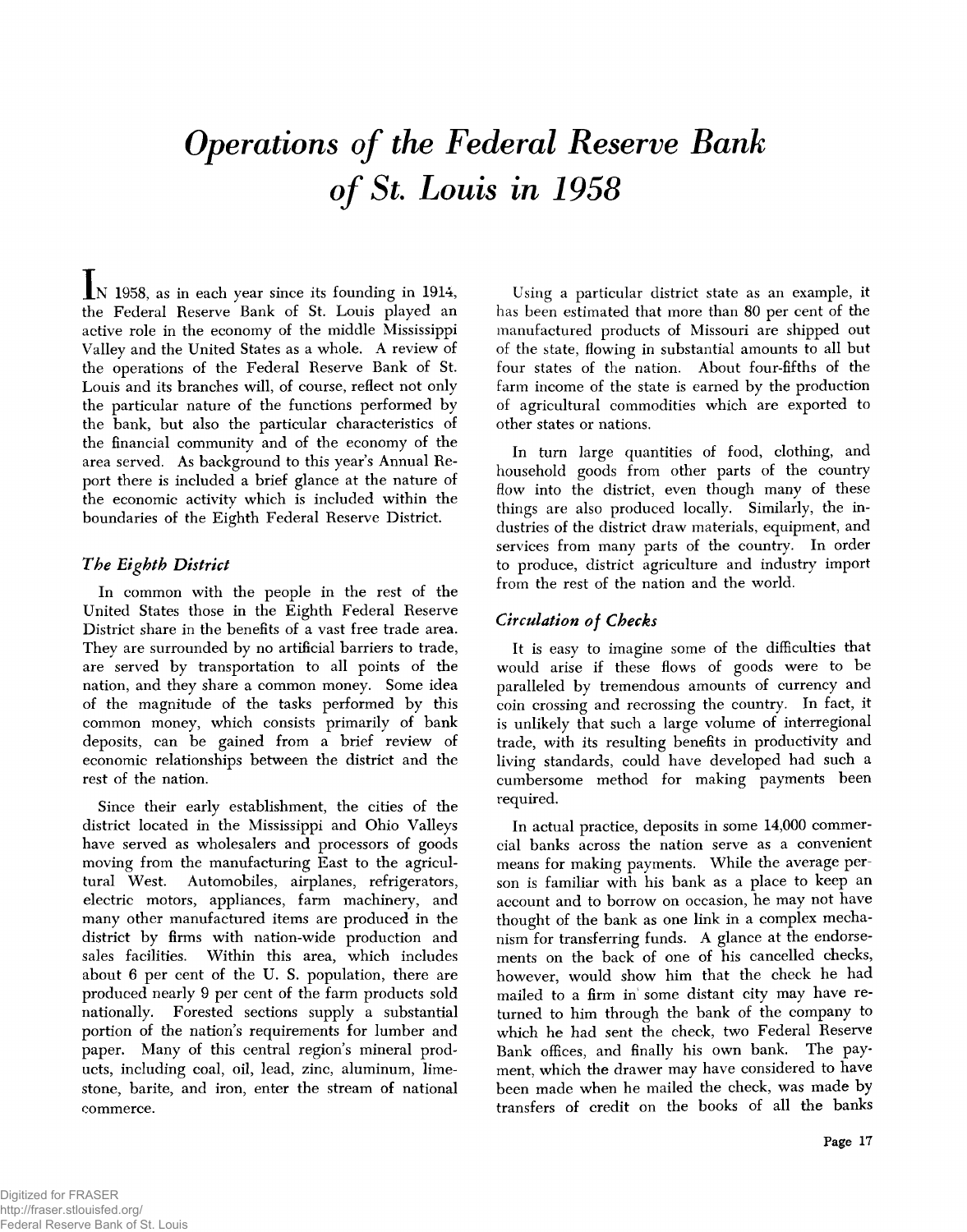through which the check passed. According to a study made in 1954 by the Federal Reserve System and others, the average check deposited or cashed at a bank passed through 2% banks in the process of collection and about 21/3 business days elapsed between the date it was deposited and the date it was presented for payment. In 1958, the Federal Reserve Bank of St. Louis, as one link in the payments mechanism of the country, processed more than 186 million checks and money orders with a face value of more than \$63 billion.

## *Pattern of Check Movement*

The flows of funds manifested in the check clearing activities of the commercial banks and the Federal Reserve System fall into a rough pattern. Normally, funds move on balance, year in and year out, from rural areas to local financial centers. Funds move in turn from the local financial centers to the money market centers. Completing the circle, the money market banks have an "unfavorable" balance of transactions with certain rural area banks. The result is a circular geographic pattern of movement, with the inflows of funds and the outflows of funds roughly in balance at each stage.1

A net movement of funds from banks in small Eighth District towns to banks in cities like Louisville, Memphis, Little Rock, and Evansville takes place almost continually. Most city banks in the district, outside the St. Louis area, lose funds to banks in St. Louis. For instance, during 1958 there was a net flow of \$285 million from banks in the Memphis area to banks in the St. Louis area.

Funds generally flow from the St. Louis banks to banks in the major money market centers. Last year about \$1.6 billion flowed from St. Louis area banks to banks in New York and about \$850 million moved to banks in Chicago. Completing the circle, the money market banks of New York and Chicago have an "unfavorable" balance of transactions with many rural area banks within the district.

The Eighth District as a whole tends to gain funds persistently from banks located in the southern and western parts of the country. For instance, the district received net about \$500 million from Dallas and nearly \$200 million from Kansas City in 1958. On the other hand, the district loses funds to banks located in the northern and eastern states.

Superimposed on the circular movements of bank money from place to place are other observable patterns. Eighth District banks usually lose more funds than they gain during the spring of the year but tend to get more funds than they lose in the fall. During the first half of 1958, the district as a whole had an outflow of about \$150 million on balance, but in the last six months of the year a favorable balance of transactions offset most of this loss.

## *Check Collection Activities*

Turning now specifically to the activities of the Federal Reserve Bank of St. Louis, it is appropriate to begin with check collection activities, the largest operation of the bank in employment. In 1958, check collections at the head office and branches of the Federal Reserve Bank of St. Louis continued the upward trend of recent years. Collections through local clearings, which receive immediate credit and are known as "city checks," numbering 31 million items were one million above the 1957 level. Checks on out-of-town banks, which receive deferred credit and are known as "country checks," amounting to 121 million items were up approximately 7 million from the previous year. The continued steady increase in check handling is emphasized graphically when the 1938 volume is compared with that of 1958. During 1938 the four offices collected 50 million checks on commercial banks. In 1958 this figure had mounted to 152 million checks.

The 1938 volume required the services of 100 employees at the head and branch offices. By 1958, while the number of items had tripled, slightly more than double the number of employees (217) were engaged in this activity.

This bank accepts for collection checks which are drawn on the 489 member banks in the Eighth District, on the 686 nonmember banks in the district that remit at par ( face value without a charge), on all

## **Number of City and Country Checks Handled Federal Reserve Bank of St. Louis**

**1948-1958**



Page 18

<sup>&</sup>lt;sup>1</sup> For further treatment of this subject see, "The Money Market and District Banking," *Monthly Review*, November, 1953.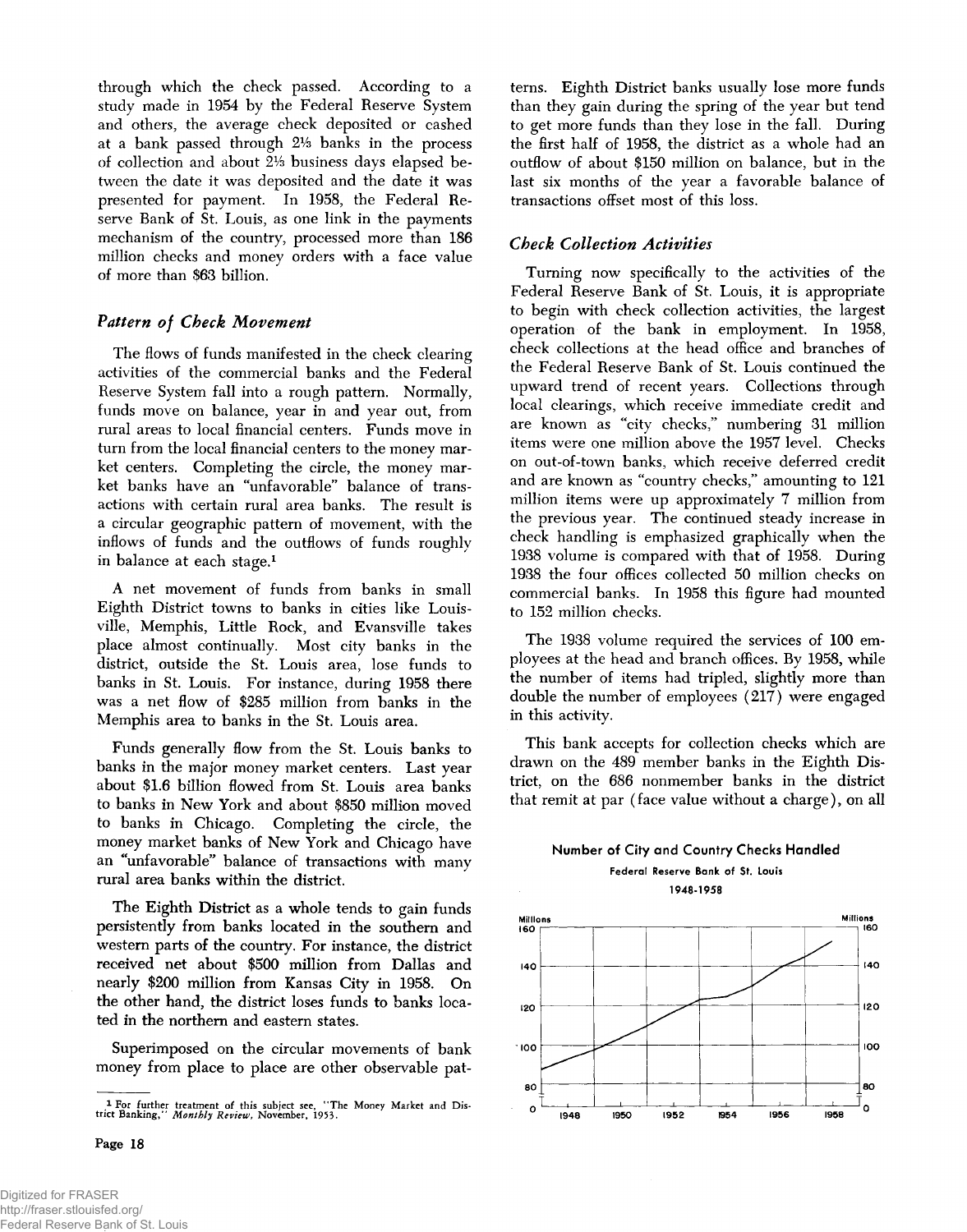Federal Reserve Banks, on all par remitting banks in other Federal Reserve Districts, checks drawn on the United States Treasury, and Postal Money Orders. Checks are accepted for collection from member banks, other Federal Reserve offices sending checks accepted for collection from member banks in their collection zones, and United States Government Agencies.

Volume of payments flowing through the check collection department is related both to the total flow of funds through the economy and to the number of par remitting banks in the district from which the Federal Reserve Bank is able to effect collection. Par remitting banks in the Eighth District increased in number from 1,077 on December 31, 1940, to 1,175 on December 31, 1958.

Remittances for checks collected and other transfers of funds among Federal Reserve Banks are made daily. During 1958 this Bank transferred to other Federal Reserve Banks by telegraphic advices over \$46 billion. These transfers have grown steadily in postwar years. In 1947 the dollar volume amounted to \$11.2 billion; by 1951 dollar volume had practically doubled, and it doubled again by 1958.

#### *Operations in Currency and Coin*

The volume of money handled in supplying the currency and coin requirements of the banks in the Eighth District did not change substantially from 1957 to 1958. A decline in currency received and counted was offset by an increase in coin handling operations.

In 1958, a total of 196 million pieces of currency amounting to \$1,169 million were received and counted at the four district offices. Approximately 206 million pieces were handled in 1957 and 205 million in 1956.



**Pieces of Currency and Coin Handled Federal Reserve Bank of St. Louis 1948-1958**

Coin received and counted aggregated 373 million pieces, valued at \$35 million, compared to 363 million pieces in 1957 and 355 million pieces in 1956.

Money Department operations are concerned not only with precise counting, balancing, checking for counterfeits, and sorting of currency and coin by denominations, but also with the physical condition of the nation's currency and coin. Unfit currency totaling \$175 million was taken out of circulation in 1958 by the St. Louis office.

## **COMBINED VOLUME OF OPERATIONS**

**AT THE ST. LOUIS BANK AND THE LOUISVILLE, MEMPHIS, AND LITTLE ROCK BRANCHES IN 1958 AND 1957**

| <b>Number of Pieces Handled</b>                                   | 1958             | 1957             |
|-------------------------------------------------------------------|------------------|------------------|
| Checks (Total)                                                    | 186,360,000      | 185,984,000      |
| City Checks                                                       | 31,141,000       | 30,185,000       |
| Country Checks                                                    | 121,259,000      | 114,625,000      |
| Government Checks                                                 | 21,019,000       | 26,791,000       |
| Postal Money Orders                                               | 12,940,000       | 14,383,000       |
|                                                                   | 196,441,000      | 205,884,000      |
| $\operatorname{Coin}^1,\ldots,\ldots,\ldots,\ldots,\ldots,\ldots$ | 373,168,000      | 362.840,000      |
| Transfer of Funds                                                 | 139,000          | 136,000          |
| Non-cash Collections.                                             | 507,000          | 500,000          |
| U.S. Gov't Interest Coupons                                       | 715,000          | 689,000          |
| Discounts and Advances <sup>2</sup>                               | 769              | 1,181            |
| Safekeeping of Securities:                                        |                  |                  |
| Securities Received and                                           |                  |                  |
| Released.                                                         | 179,000          | 170,000          |
| Coupons Detached                                                  | 343,000          | 318,000          |
| <b>Fiscal Agency Operations:</b>                                  |                  |                  |
| U. S. Savings Bonds Issued,                                       | 7,224,000        | 7,042,000        |
| Exchanged and Redeemed                                            | 396,000          | 354,000          |
| Other Government Issues<br>Withheld Tax Depository                |                  |                  |
| Receipts Processed $3, 3, 3, 4, 6, 6$                             | 717,000          | 755,000          |
| Treasury Tax and Loan                                             |                  |                  |
| Account Transactions                                              | 175,000          | 158,000          |
| Dollar Volume                                                     |                  |                  |
| Checks Handled (Total).                                           | \$63,711,653,000 | \$62,203,350,000 |
| City Checks.                                                      | 40,967,866,000   | 39,504,868,000   |
| Country Checks                                                    | 18,472,164,000   | 17.947,521,000   |
| Government Checks                                                 | 4,042,023,000    | 4,496,416,000    |
| Postal Money Orders                                               | 229,601,000      | 254,545,000      |
|                                                                   | 1,169,222,000    | 1,196,109,000    |
|                                                                   | 35,364,000       | 33,751,000       |
| Transfer of Funds                                                 | 46,113,194,000   | 40,720,435,000   |
| Non-cash Collections                                              | 369,297,000      | 346,683,000      |
| U.S. Gov't Interest Coupons                                       | 91,859,000       | 79,281,000       |
| Discounts and Advances.                                           | 1,974,193,000    | 3,416,365,000    |
| Safekeeping of Securities:                                        |                  | 33,609,000       |
| Coupons Detached                                                  | 39,464,000       |                  |
| <b>Fiscal Agency Operations:</b><br>U. S. Savings Bonds Issued,   |                  |                  |
| Exchanged and Redeemed                                            | 691,288,000      | 639,526,000      |
|                                                                   | 11,161,259,000   | 10,385,248,000   |
| Other Government Issues                                           |                  |                  |

1 Does not include 72 million unverified coins proved in connection with **w rap pin g.**

2 Figures are rounded to nearest thousand except for number of discounts<br>and advances.

3 Includes validated receipts received from Directors of Internal Revenue<br>which were previously received as deposits of taxes.

Digitized for FRASER http://fraser.stlouisfed.org/ Federal Reserve Bank of St. Louis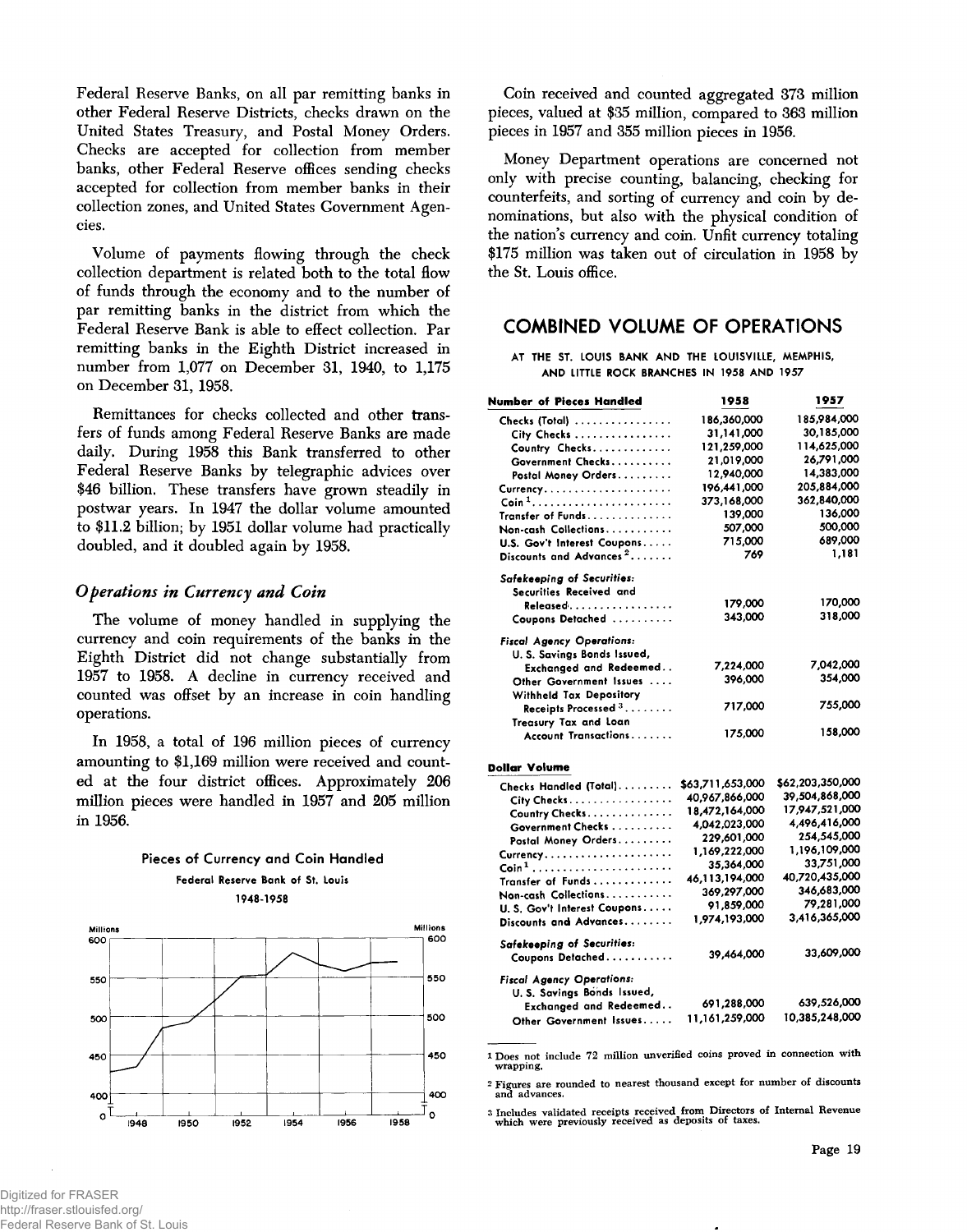## *Discount Activities*

Reflecting the changed economic conditions, lending to member banks in 1958 was down from levels of recent years. During the year, 55 Eighth District member banks borrowed almost \$2 billion. Average daily outstanding amount of borrowings was \$10.6 million compared with \$17.5 million in 1957 and \$22.3 million in 1956.

Daily average borrowings on a quarterly basis in 1958 closely followed the nation's economic activity pattern. After declining sharply from \$10.7 million in the first quarter to \$4.8 million in the second quarter, average outstandings moved up with the upswing in business activity to \$10.5 million in the third quarter and \$16.2 million in the final quarter.

The Board of Directors of each Reserve Bank is required by law to establish the discount rate every two weeks, subject to review and determination by the Board of Governors of the Federal Reserve System. These rates fix the cost of funds borrowed by member banks from their respective Reserve Banks.

The discount rate at the Federal Reserve Bank of St. Louis was changed several times in response to changing economic conditions over the year. With economic activity declining the discount rate was reduced from 3 to  $24$  per cent on January 24, to  $24$  on March 14, to 1*%* on April 18. Accompanying the rise in business activity during the last half of the year the rate was raised September 12 to 2 per cent and again on October 24 to 2& per cent.

## *Fiscal Agency*

As fiscal agents of the United States, the Federal Reserve Banks are engaged in issuing, redeeming, exchanging and reissuing Government securities, and otherwise servicing the public debt.

The volume of transactions involving obligations of the United States Government increased somewhat in 1958 over 1957 levels. United States Savings Bonds issued, exchanged, or redeemed increased from 7 million pieces with a dollar value of \$640 million in 1957 to 7.2 million pieces with a dollar value of \$691 million in 1958. Number of pieces of other Government issues handled rose from 354 thousand in 1957 to 396 thousand in 1958 with a dollar value of \$10.4 billion and \$11.2 billion, respectively.

Page 20

## *Field Service*

During 1958, representatives of the Federal Reserve Bank of St. Louis made official visits to 384 Eighth District banks, discussing and explaining Reserve Bank services, regulations, and policy, and Federal Reserve functions in general. They attended 215 bankers' meetings, participating in 125 of the programs. At 36 of these, they presented lectures on this nation's money supply, illustrated by charts. Also, officers attended 42 formal openings of new or remodeled bank offices during the year. And, in a reciprocal of this program, 5,730 visitors, a record number, were conducted through this bank's various offices. Over one-half of these toured the new Louisville Branch building.

## *New Louisville Branch*

During May of this past year the Louisville Branch moved into a new building two blocks away from former quarters, remembered by many as the old German Bank Building, where operations had been carried on since June 16, 1919. The new building not only relieves the congested conditions that existed at the former location but also allows room for continuing expansion.

## *Employment*

When the Bank opened for business in 1914 its total complement consisted of 23 officers and employees. Employment rose with an increasing volume of business throughout the 1920 and 1930 decades and reached a peak during the heavy World War II financing operations in the mid-1940's. Subsequently employment declined somewhat. In the seven-year period from December 1951 to December 1958 the number of employees was reduced by 10 per cent despite a generally increasing volume of work performed.

Operations in the Bank have made use of modern labor saving equipment wherever such equipment was feasible. Modern check handling and tabulating machinery have been installed. These technological improvements coupled with reduced employee turnover, which permits better training and increased operator experience, have contributed to the substantial reduction in personnel in recent years.

In 1958 employment at the Federal Reserve Bank of St. Louis and the Louisville, Memphis, and Little Rock Branches continued to reflect the net effect of increased volume of work in many of the operations, offset by the trend toward increased efficiency in bank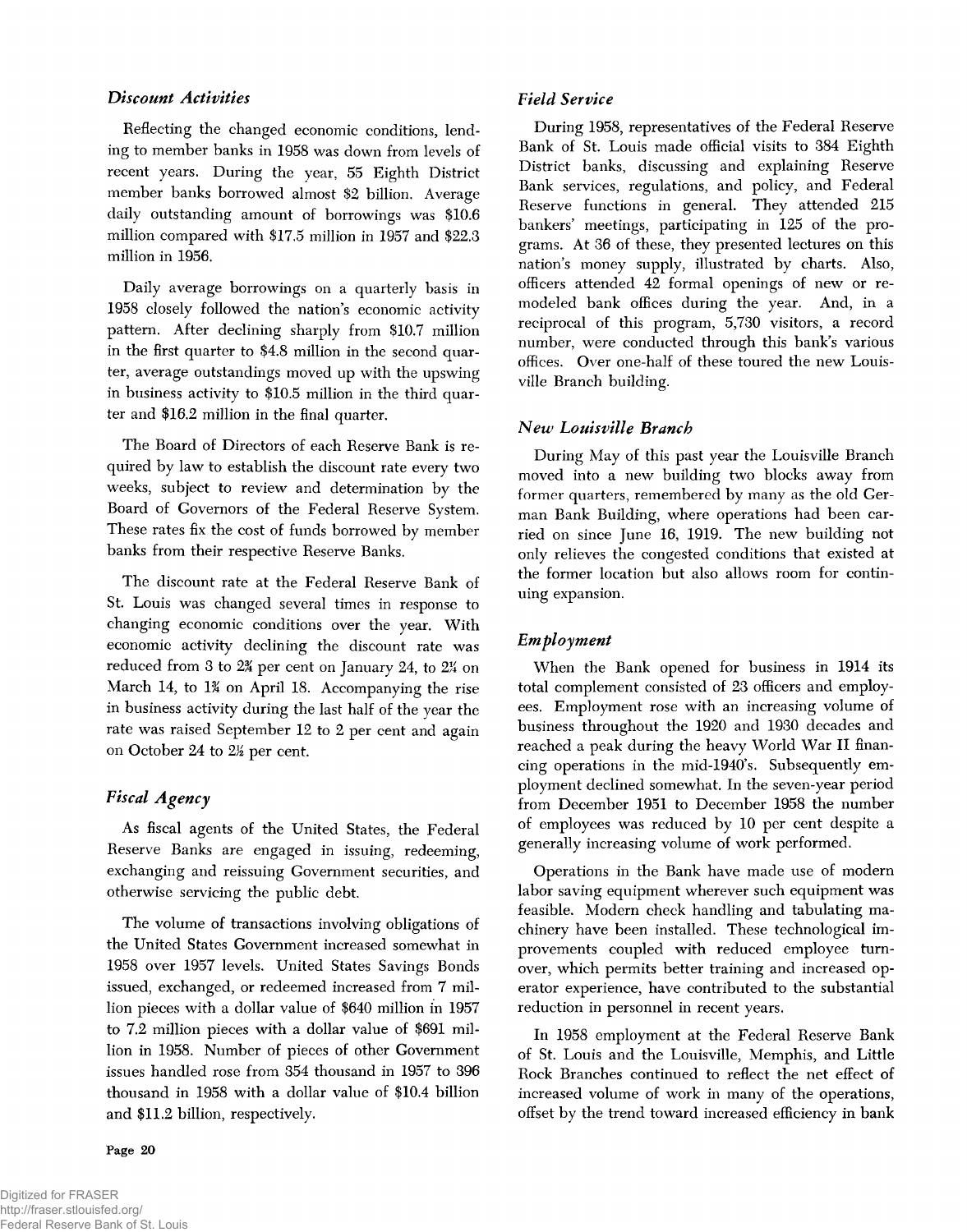operations of recent years, some reduction in volume in certain operations, and the elimination of some functions. The monthly average number of employees at the four offices declined from 1,112 in 1957 to 1,107 in 1958.

Total number employed at the Federal Reserve Bank of St. Louis and the branches on January 1 for selected years is as follows:

| $11-16-1914$ (beginning of bank) | 23    |
|----------------------------------|-------|
| 1924                             | 586   |
| 1934                             | 717   |
| 1944                             | 1,551 |
| 1954                             | 1.292 |
| 1959                             | 1.139 |

## *Directors and Officers*

Each Federal Reserve Bank has a board of directors consisting of nine members, divided into three classes, designated as Classes A, B, and C. The six Class A and B directors are elected by the member banks, and the three Class C directors are appointed by the Board of Governors of the Federal Reserve System. The terms of two of the elected directors and one of the appointed directors expire at the end of each year. Each branch of the Federal Reserve Bank of St. Louis has a board of directors of seven members, four of whom are appointed by the directors of the bank and three by the Board of Governors. One of the three Class C directors is designated Chairman of the Board and Federal Reserve Agent by the Board of Governors, and another is named Deputy Chairman. The following designations, elections, and appointments were made, effective this January:

For the year 1959, the Board of Governors again designated Mr. Pierre B. McBride as Chairman and Federal Reserve Agent. Mr. McBride has served in these capacities since his appointment as a Class C director in January 1957. During the six years immediately preceding his appointment to the St. Louis Board, Mr. McBride served as a director of the Louisville Branch.

Mr. J. H. Longwell was reappointed by the Board of Governors as a Class C director for the three-year term beginning January 1, 1959, and as Deputy Chairman for the year 1959. He has been a Class C director since January 1957 and served as Deputy Chairman during 1958.

Mr. Arthur Werre, Jr. was elected by the member banks in Group 3 as a Class A director for the threeyear term beginning January 1, 1959, to succeed Mr. J. E. Etherton, whose term expired at the end of 1958.

Mr. William A. McDonnell was selected by the Board of Directors of the Federal Reserve Bank of St. Louis to serve during the year 1959 as a member of the Federal Advisory Council from the Eighth Federal Reserve District. Mr. McDonnell has been representing the District on the Council since January 1958.

Appointments to the Boards of Directors of the branches were as follows:

By the Board of Governors of the Federal Reserve *System:*

- Mr. Waldo E. Tiller, reappointed as a member of the Little Rock Branch Board for a three-year term beginning January 1, 1959.
- Mr. J. D. Monin, Jr., reappointed as a member of the *Louisville* Branch Board for a three-year term beginning January 1, 1959.
- Mr. Frank Lee Wesson, reappointed as a member of the *M em phis* Branch Board for a three-year term beginning January 1, 1959.

By the Board of Directors of the Federal Reserve *Bank of St. Louis:* 

- Mr. J. V. Satterfield, Jr., reappointed as a member of the *Little Rock* Branch Board for a threeyear term beginning January 1, 1959.
- Mr. John R. Stroud, appointed as a member of the *Louisville* Branch Board for the three-year term beginning January 1, 1959, to succeed Mr. Magnus J. Kreisle, whose term expired at the end of the year.
- Mr. J. H. Harris, reappointed as a member of the *M em phis* Branch Board for a three-year term beginning January 1, 1959.

During 1959 two new officers were appointed. Mr. Homer Jones, formerly chief of the Consumer Credit and Finance Section at the Board of Governors, on July 1 was appointed Vice President of the Bank, responsible for its Research Department. Mr. Louis A. Nelson, manager of the Money Department of the Louisville Branch was appointed an Assistant Cashier of that branch effective November 1, 1958. He succeeded Mr. Lawrence K. Arthur, who had reached retirement age. Mr. Arthur was the last active member of the group employed by the bank upon its opening in St. Louis in 1914.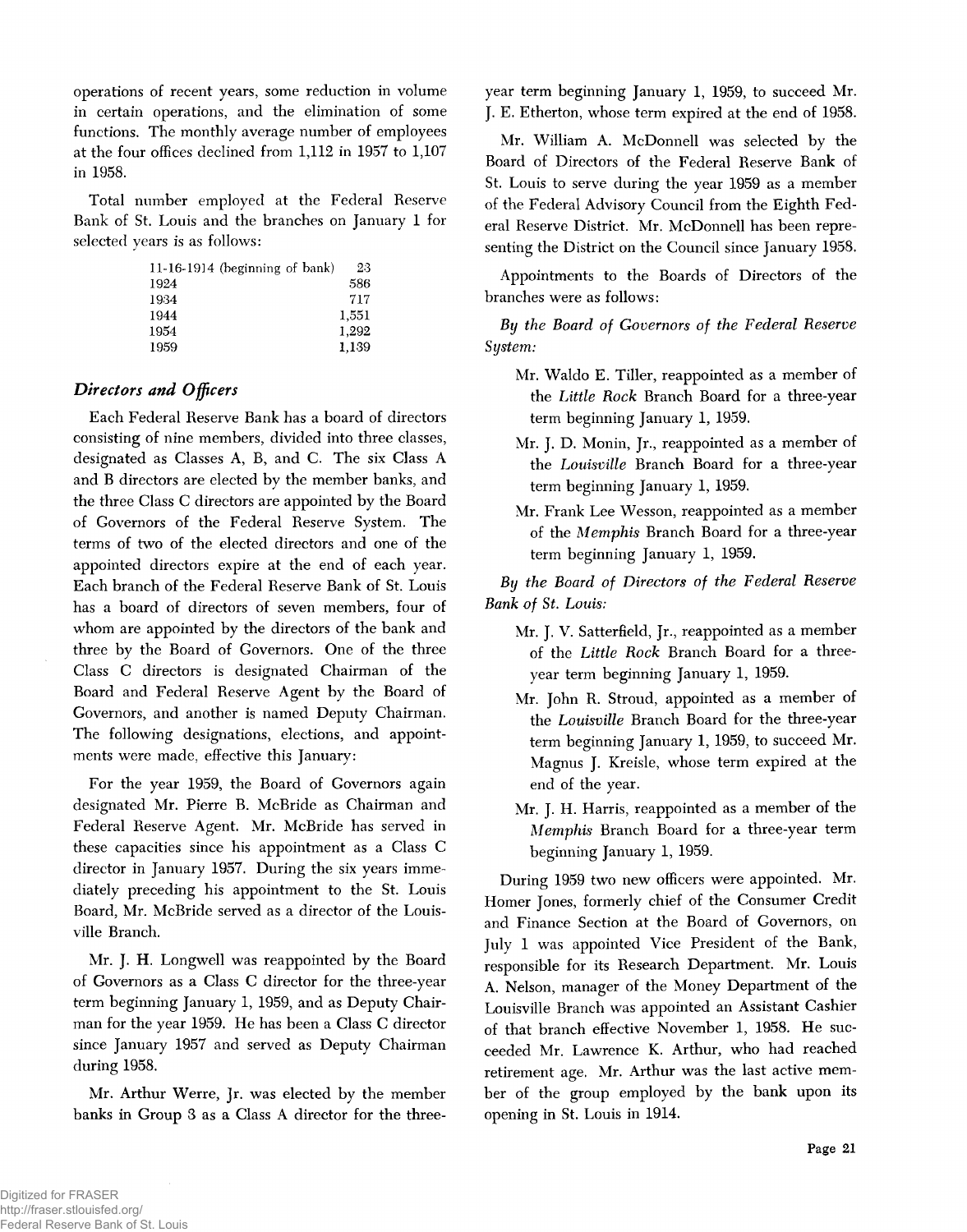**January 31, 1959**

#### **BOARD OF DIRECTORS**

Pierre B. McBride

*Chairman of the Board and Federal Reserve Agent*

J. II. Longwell *Deputy Chairman of the Board*

### **CLASS A DIRECTORS**

| <b>Elected by Member Banks</b><br>(May be bankers)                                                                                 | Elected<br>by -<br>Group* Dec. 31 | Term<br><b>Expires</b> |
|------------------------------------------------------------------------------------------------------------------------------------|-----------------------------------|------------------------|
| Kenton R. Cravens, President, Mercantile Trust<br>Company, (721 Locust St.) Drawer 524-<br>Main P. O., St. Louis 66, Mo.           |                                   | 1959                   |
| H. Lee Cooper, President, Ohio Valley National<br>Bank of Henderson, (140-42 No. Main St.),<br>P. O. Drawer 5, Henderson, Kentucky | 2                                 | 1960                   |
| Arthur Werre, Jr., Executive Vice President,<br>First National Bank of Steeleville, Steele-<br>ville. Illinois                     | З                                 |                        |

#### **CLASS B DIRECTORS**

#### *Elected by Member Banks*

(Must be actively engaged in the district in business, agriculture, or some other commercial pursuit, and must not be officers, directors, or employees of any bank)

| Harold O. McCutchan, Executive Vice Presi-<br>dent, Mead Johnson & Company, Evans-<br>ville 21, Ind.                  | 1959 |
|-----------------------------------------------------------------------------------------------------------------------|------|
| Leo J. Wieck, Vice President and Treasurer,<br>The May Department Stores Co., 6th and<br>Olive Sts., St. Louis 1, Mo. | 1960 |
| S. J. Beauchamp, Jr., President, Terminal Ware-<br>house Co., 500 Block East Markham, Little<br>Rock. Ark.            |      |

#### **CLASS C DIRECTORS**

#### *Appointed by the Board of Governors*

(Must not be officers, directors, employees, or stockholders of any bank)

| Pierre B. McBride, President, Porcelain Metals |  |      |  |
|------------------------------------------------|--|------|--|
| Corporation, 1400 South Thirteenth St.         |  |      |  |
| Louisville 10, Ky.                             |  | 1959 |  |

Jesse D. Wooten, Executive Vice President, Mid-South Chemical Corporation, (1222 Riverside Blvd.), P. O. Box 346, Memphis 1, Tenn. J. H. Longwell, Director, Division of Agricultural 1960

Sciences, University of Missouri, Columbia Mo. 1961  $\overline{\phantom{a}}$ 

#### **Member, Federal Advisory Council**

William A. McDonnell, Chairman of the Board, First National Bank in St. Louis, (510 Locust) Lock Box 267-Main P. O., St. Louis 66, Mo.

- **r Group 1— Consists of banks with combined capital and surplus of \$1,500,000 and over. Group 2— Consists of banks with combined capital and surplus of \$300,000 and over, but under \$1,500,000.**
- **Group 3— Consists of banks with combined capital and surplus under \$300,000.**
- **Group classifications are subject to change by the Board of Governors of the Federal Reserve System.**

#### **LITTLE ROCK BRANCH DIRECTORS**

**Term**

*Appointed by the Board of Governors* T. Winfred Bell, *Chairman*. President, Bush-Caldwell Company and Arkansas Electric Company, 123 Main St., Little Rock, Ark. Robert H. Alexander, Owner-Operator, Land's End Plantation, Route 1, Scott, Ark. Waldo E. Tiller, President, Tiller Tie and Lumber Company, Inc. (901 Union Life Bldg.), P. O. Box 586, Little Rock, Ark. *Appointed by the Directors of Federal Reserve Bank* Donald Barger, President, Peoples Exchange Bank, (Main and Commerce Sts.), P. O. Box 231, Russellville, Ark. J. W. Bellamy, Jr., President, National Bank of Commerce of Pine Bluff, (424 Main St.), P. O. Box 2052, Pine Bluff, Ark. **Expires Dec. 31** 1959 1960 1961 1959 1960

- E. C. Benton, President, Fordyee Bank and Trust Company, P. O. Box 352, Fordvce, Ark. 1960
- J. V. Satterfield, Jr., Chairman of the Board, The First National Bank in Little Rock, (3rd and Louisiana Sts.), P. O. Box 1471, Little Rock, Ark. 1961

#### **LOUISVILLE BRANCH DIRECTORS**

*Appointed by the Board of Governors*

David F. Cocks, *Chairman.* Vice President and Treasurer, Standard Oil Company (Kentucky), (1488 Starks Bldg., 4th and Walnut Sts.), P. O. Box 1446, Louisville 2, Ky. Philip Davidson, President, University of Louisville, 2301 South 3rd St., Louisville 8, Ky. J. D. Monin, Jr., Farmer, R.F.D. 1, Oakland, Ky. *Appointed by the Directors of Federal Reserve Bank* Merle E. Robertson, Chairman of the Board and President, Liberty National Bank and Trust Company of Louisville, (201 W. Market St.), P. O. Box 1499, Louisville 1, Ky. W. Scott McIntosh, President, State Bank of Hardinsburg, Hardinsburg, Ind. John G. Russell, President, The Peoples First National Bank & Trust Company of Paducah, 300 Broadway, Paducah, Ky. John R. Stroud, Executive Vice President, The First National Bank of Mitchell, (628 Main St.), Box 37, Mitchell, Ind. 1959 1960 1961 1959 1960 1960 1961

#### **MEMPHIS BRANCH DIRECTORS**

#### *Appointed by the Board of Governors*

- John D. Williams, *Chairman*. Chancellor, The University of Mississippi, University, Miss. 1959
- S. L. Kopald, Jr., Executive Vice President, Humko Division, National Dairy Products Corporation, (1702 Thomas St.), P. O. Box 4607, North Station, Memphis 7, Tenn. 1960
- Frank Lee Wesson, President, Wesson Farms, Inc., Victoria, Ark. 1961

*Appointed by the Directors of Federal Reserve Bank*

- John K. Wilson, President, The First National Bank of West Point, 5 Commerce St., West Point, Miss. 1959
- John E. Brown, President, Union Planters National Bank of Memphis (Madison Ave. at Front St.), P. O. Box 387, Memphis 1, Tenn. 1960
- Simpson Russell, President, The National Bank of Commerce of Jackson, Jackson, Tenn. 1960
- H. Harris, President, The First National Bank of Wynne, P. O. Box 111, Wynne, Ark. 1961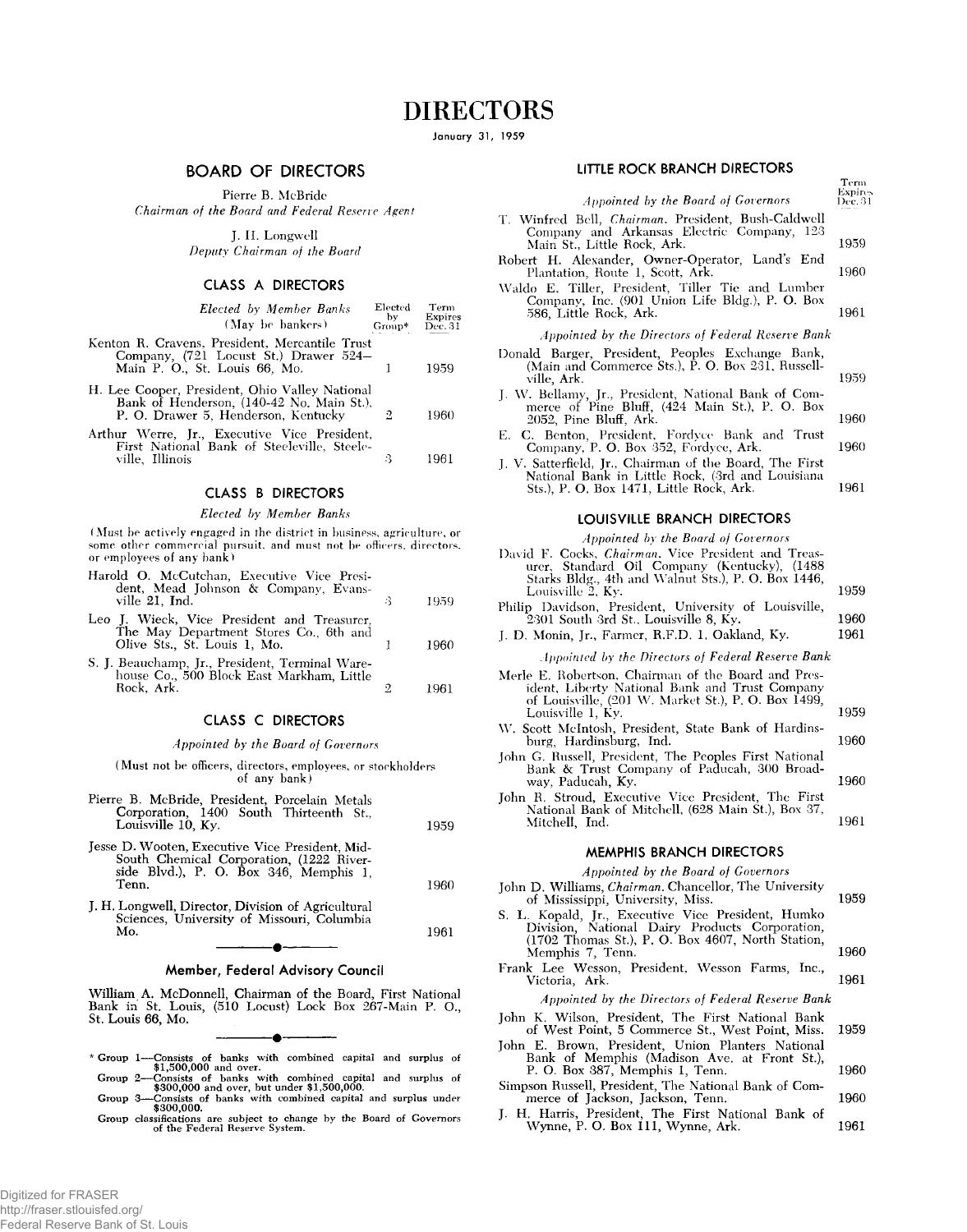## **OFFICERS**

#### **January 31, 1959**

**Delos C. Johns,** *President*

**Guy S. Freutel,** *First Vice President*

**Howard H. Weigel,** *Vice President and Secretary* **Dale M. Lewis,** *Vice President*

**BUILDINGS AND PURCHASING** 

**Willis L. Johns,** *Assistant Vice President* \_ \_

**Joseph C. Wotawa,** *Vice President*

**ACCOUNTING DEPARTMENT Paul Salzman,** *Assistant Vice President*

**CENTRAL TABULATING DEPARTMENT** 

**COLLECTION DEPARTMENT Earl R. Billen,** *Assistant Vice President*

FISCAL AGENCY DEPARTMENT **Marvin L. Bennett,** *Assistant Vice President*

PLANNING DEPARTMENT **Woodrow W . Gilmore,** *Assistant Vice President*

**C r e d it -D i s c o u n t D e p a r t m e n t J. M. Geiger,** *Assistant Vice President* **Stephen Koptis,** *Assistant Vice President* 

**F ie l d S e r v ic e D e p a r t m e n t** PERSONNEL DEPARTMENT, PROTECTION DEPARTMENT
W. E. Walker, *Assistant Vice President* 

> **MONEY DEPARTMENT, SAFEKEEPING DEPARTMENT John J. Hofer,** *Assistant Vice President*

**George E. Kroner,** *Vice President*

**EXAMINATION DEPARTMENT Orville O. Wyrick,** *C hief Examiner* **Wilbur H. Isbell.** *Assistant Chief Examiner*

**Homer Jones,** *Vice President*

**RESEARCH DEPARTMENT William J. Abbott,** *Adviser*

LEGAL DEPARTMENT Gerald T. Dunne, Counsel and Ass't Sec. **AUDIT DEPARTMENT** 

---------- •-----------

**George W. Hirshman,** *General Auditor*

## **LITTLE ROCK BRANCH**

**Fred Burton,** *Vice President and Manager*

**S. C. Davis,** *Cashier*

**Clifford Wood,** *Assistant Cashier* **W . J. Bryan,** *Assistant Cashier*

#### **LOUISVILLE BRANCH**

**Donald L. Henry,** *Vice President and Manager*

John W. Menges, Cashier

**Clarence J. Woertz,** *Assistant Cashier* **Louis A. Nelson,** *Assistant Cashier*

#### **MEMPHIS BRANCH**

**Darryl R. Francis,** *Vice President and Manager*

**E. Francis De Vos,** *Cashier*

**H. C. Anderson,** *Assistant Cashier* **Benjamin B. Monaghan,** *Assistant Cashier*